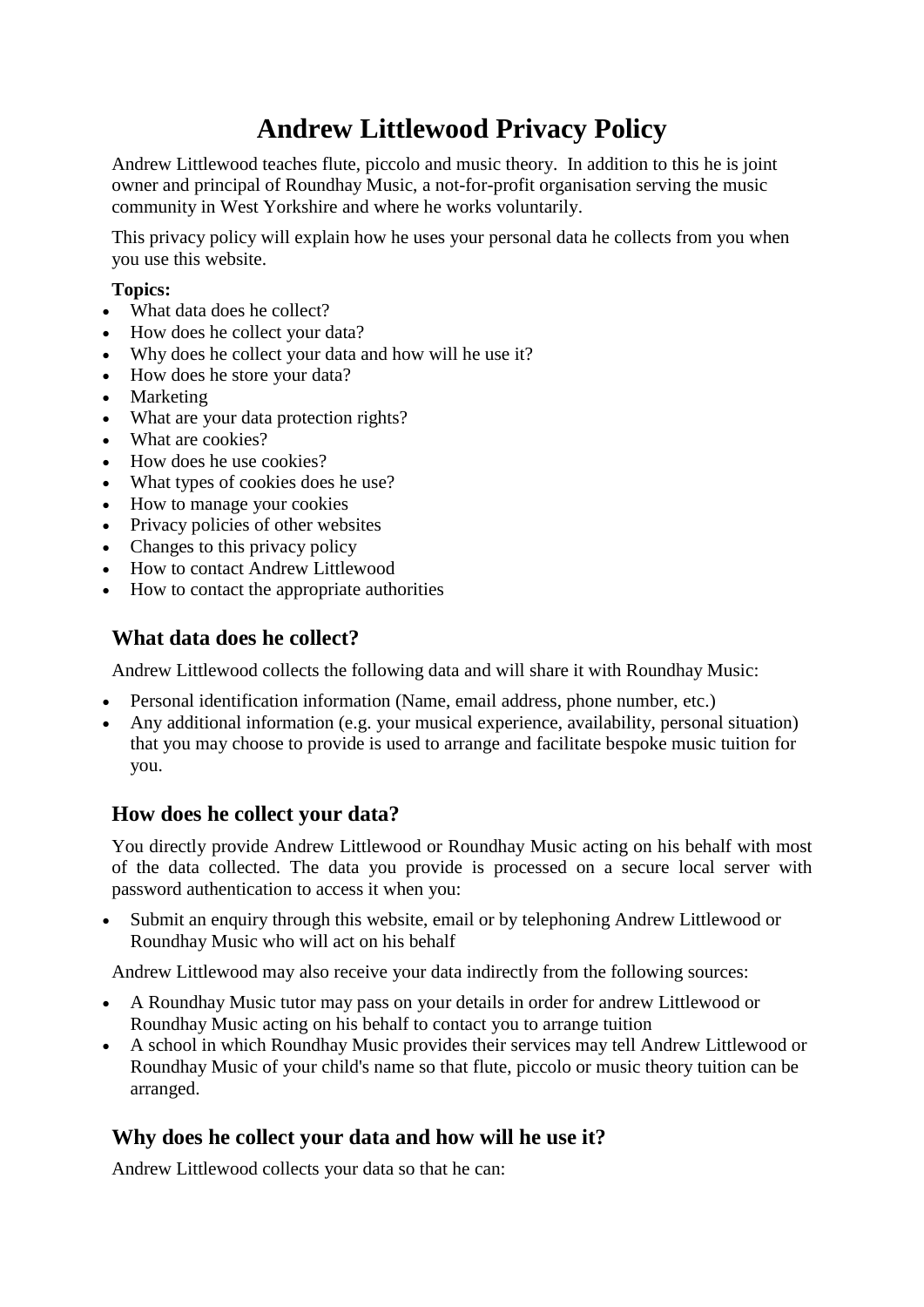- Arrange music tuition for you or your child
- Continue with the administration of your/your child's music tuition
- Email you with information about your tuition or Roundhay Music events or musical opportunities (e.g. Concerts, ensembles etc.) or general music events which he or Roundhay Music thinks may be appropriate to further your/your child's musical development.

#### **How does he store your data?**

Andrew Littlewood collects and shares your data with Roundhay Music who acts on his behalf and your data is securely stored on Roundhay Music's local server network, which requires password authentication to access it.

Roundhay Music will keep your data on their server until either Andrew Littlewood or Roundhay Music receives notice from you to delete the data. It is often the case that pupils return to tuition after a period of absence and it is important that Andrew Littlewood knows what tuition was provided in the past and the history and information relating to the tuition, including invoicing and payments, in order that he can tailor the tuition to best suit your new enquiry.

## **Marketing**

Andrew Littlewood would like to send you information through Roundhay Music that he thinks may be of interest to you about musical events or opportunities.

Roundhay Music sends these emails to all pupils that are registered for tuition with them and this includes pupils registered with Andrew Littlewood. However, you may always opt out at a later date by telling Andrew Littlewood or Roundhay Music on email, or telling them verbally, or by writing to either of them.

You have the right at any time to stop Andrew Littlewood or Roundhay Music from contacting you for marketing purposes.

If you no longer wish to be contacted for marketing purposes, please inform Andrew Littlewood or Roundhay Music.

#### **What are your data protection rights?**

Andrew Littlewood would like to make sure you are fully aware of all of your data protection rights. Every user is entitled to the following:

**The right to access** – You have the right to request Andrew Littlewood or Roundhay Music acting on his behalf for copies of your personal data. There may be a charge for this service.

**The right to rectification** – You have the right to request that Andrew Littlewood or Roundhay Music acting on his behalf correct any information you believe is inaccurate. You also have the right to request Andrew Littlewood and/or Roundhay Music to complete the information you believe is incomplete.

**The right to erasure** – You have the right to request that Andrew Littlewood and/or Roundhay Music acting on his behalf erase your personal data, at any time.

**The right to restrict processing** – You have the right to request that Andrew Littlewood and /or Roundhay Music acting on his behalf restrict the processing of your personal data, under certain conditions.